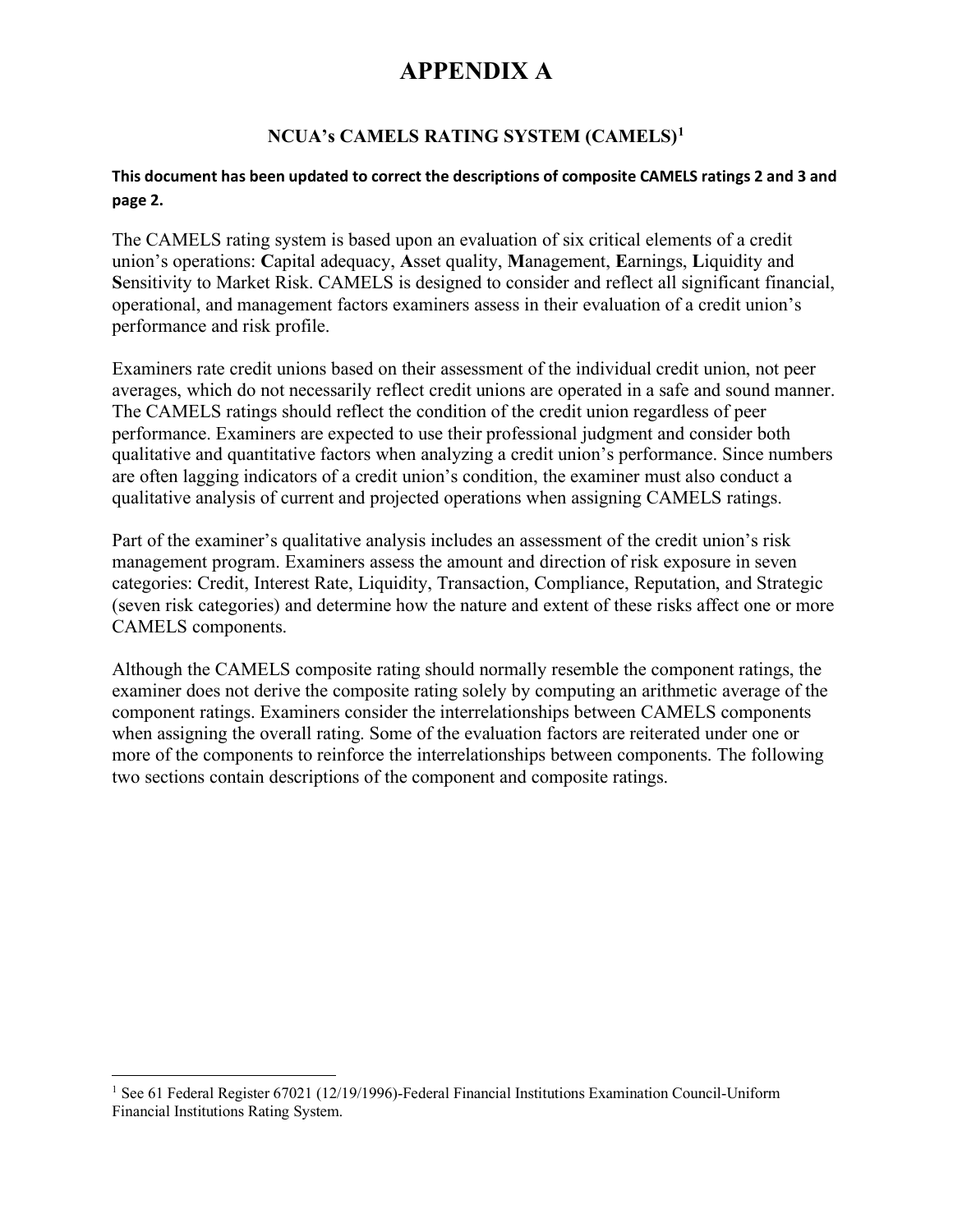### **CAMELS COMPOSITE RATINGS**

**Rating 1** - Credit unions in this group are sound in every respect and generally have components rated 1 and 2. Any weaknesses are minor and can be handled in a routine manner by the board of directors and management. These credit unions are the most capable of withstanding unpredictable business conditions and are resistant to outside influences such as economic instability in their trade area. These credit unions are in substantial compliance with laws and regulations. As a result, they exhibit sound performance and risk management practices relative to the credit union's size, complexity, and risk profile, and give no cause for supervisory concern.

**Rating 2** – Credit unions in this group are fundamentally sound. For a credit union to receive this rating, generally no component rating should be a 4 or 5. Only moderate weaknesses are present and are well within the board of directors' and management's capabilities and willingness to correct. These credit unions are stable and are capable of withstanding business fluctuations. These credit unions are in substantial compliance with laws and regulations. Overall risk management practices are satisfactory relative to the credit union's size, complexity, and risk profile. There are no material supervisory concerns, and as a result, the supervisory response is informal and limited.

**Rating 3** - Credit unions in this group exhibit some degree of supervisory concern in one or more of the component areas. These credit unions exhibit a combination of weaknesses that may range from moderate to severe; however, the magnitude of the deficiencies generally will not cause a component to be rated a 5. Management may lack the ability or willingness to effectively address weaknesses within appropriate time frames. Credit unions in this group generally are less capable of withstanding business fluctuations and are more vulnerable to outside influences than those rated a composite 1 or 2. Additionally, these credit unions may be in significant noncompliance with laws and regulations. Risk management practices may be less than satisfactory relative to the credit union's size, complexity, and risk profile. These credit unions require more than normal supervision, which may include enforcement actions. Failure appears unlikely, however, given overall strength and financial capacity of these credit unions.

**Rating 4** - Credit unions in this group generally exhibit unsafe and unsound practices or conditions. There are serious financial or managerial deficiencies that result in unsatisfactory performance. The problems include severe to critical deficiencies. The weaknesses and problems are not being satisfactorily addressed or resolved by the board of directors and management. Credit unions in this group generally are not capable of withstanding business fluctuations. There may be significant noncompliance with laws and regulations. Risk management practices are generally unacceptable relative to the credit union's size, complexity, and risk profile. Close supervisory attention is required, which means, in most cases, enforcement action is necessary to address the problems. Credit unions in the group pose a risk to the National Credit Union Share Insurance Fund. Failure is a distinct possibility if the problems and weaknesses are not satisfactorily addressed and resolved.

**Rating 5** – Credit unions in this group exhibit extremely unsafe and unsound practices and conditions; exhibit a critically deficient performance; often contain inadequate risk management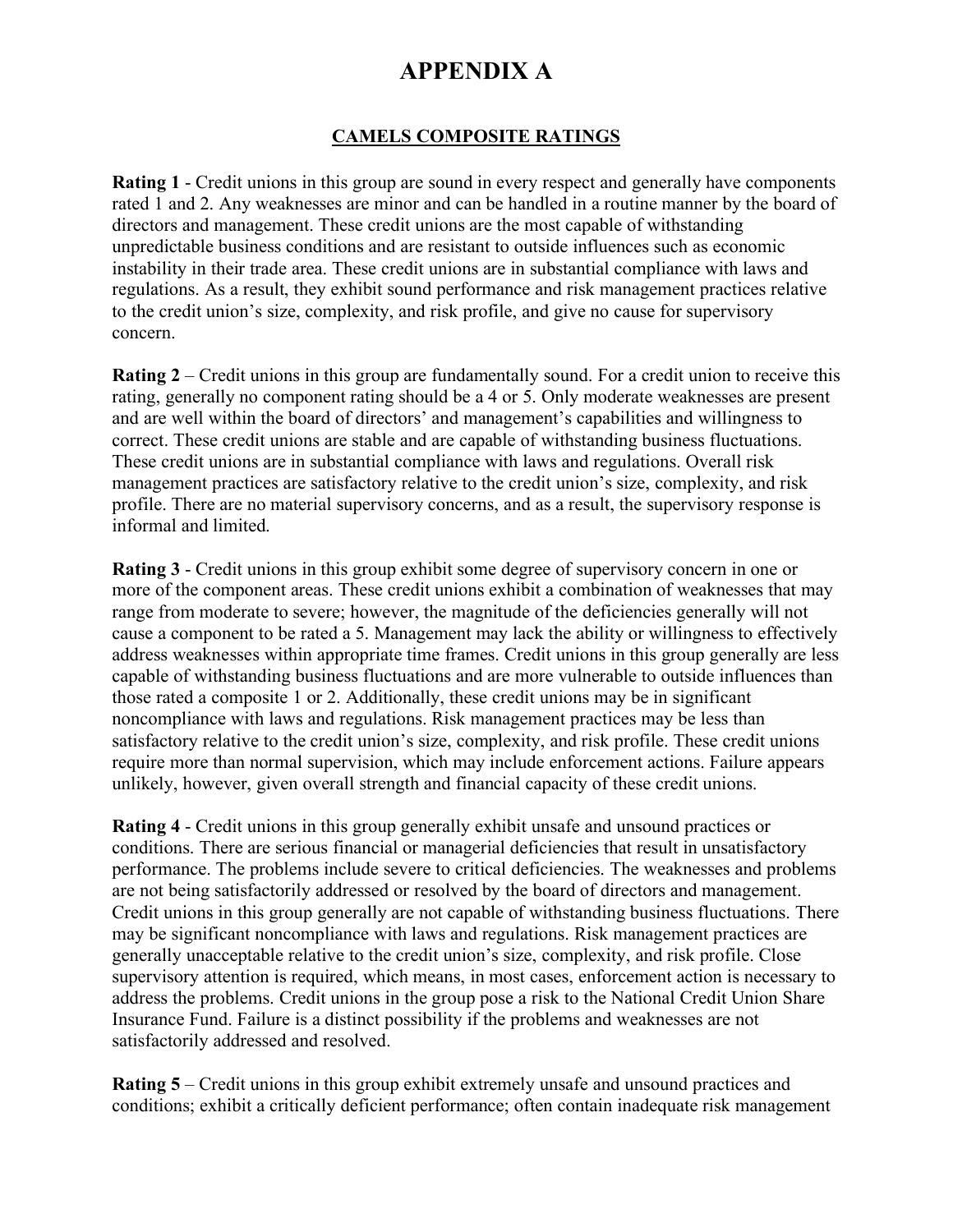practices relative to the credit union's size, complexity, and risk profile; and are of the greatest supervisory concern. The volume and severity of problems are beyond management's ability or willingness to control or correct. Immediate outside financial or other assistance is needed in order for the credit union to be viable. Ongoing supervisory attention is necessary. Credit unions in this group pose a significant risk to the National Credit Union Share Insurance Fund and failure is highly probable.

#### **CAMELS COMPONENT RATINGS**

### *CAPITAL*

A credit union is expected to maintain capital commensurate with the nature and extent of risk to the institution and the ability of management to identify, measure, monitor, and control these risks. The effect of credit, market, and other risk on the credit union's financial condition is considered when evaluating capital adequacy. The types and quantity of risk inherent in a credit union's activities will determine the extent to which it may be necessary to maintain capital to properly reflect the potentially adverse consequences these risks may have on the institution's capital. Regulatory capital requirements are minimum levels and separate and distinct from a credit union's need to maintain capital commensurate with the level of risk inherent in operations. A credit union's capital adequacy is based upon, but not limited to, an assessment of the following evaluation factors. The order of these factors does not signify a level of importance.

- Capital level and quality of capital, including a credit union's use of and reliance on subordinated debt;
- Overall financial condition;
- $\Box$  The ability of management to address emerging needs for additional capital;
- **Compliance with risk-based net worth requirements, if applicable;**<sup>[2](#page-2-0)</sup>
- □ Composition of capital;
- Interest and dividend policies and practices;
- Quality, type, liquidity, and diversification of assets, with particular reference to classified assets;
- □ Loan and investment concentrations;
- $\Box$  Balance sheet composition, including the nature and amount of market risk, concentration risk, and risk associated with nontraditional activities;
- Growth plans and past experience managing growth;
- □ Volume and risk characteristics of new business initiatives;
- □ Ability of management to control and monitor risk;
- $\Box$  Earnings quality and composition;
- □ Liquidity and interest rate risk management;
- Extent of contingent liabilities and existence of pending litigation;
- Field of membership; and

<span id="page-2-0"></span><sup>2</sup> NCUA's revised Capital Adequacy Standards in Part 702 of NCUA's regulations became effective January 1, 2022.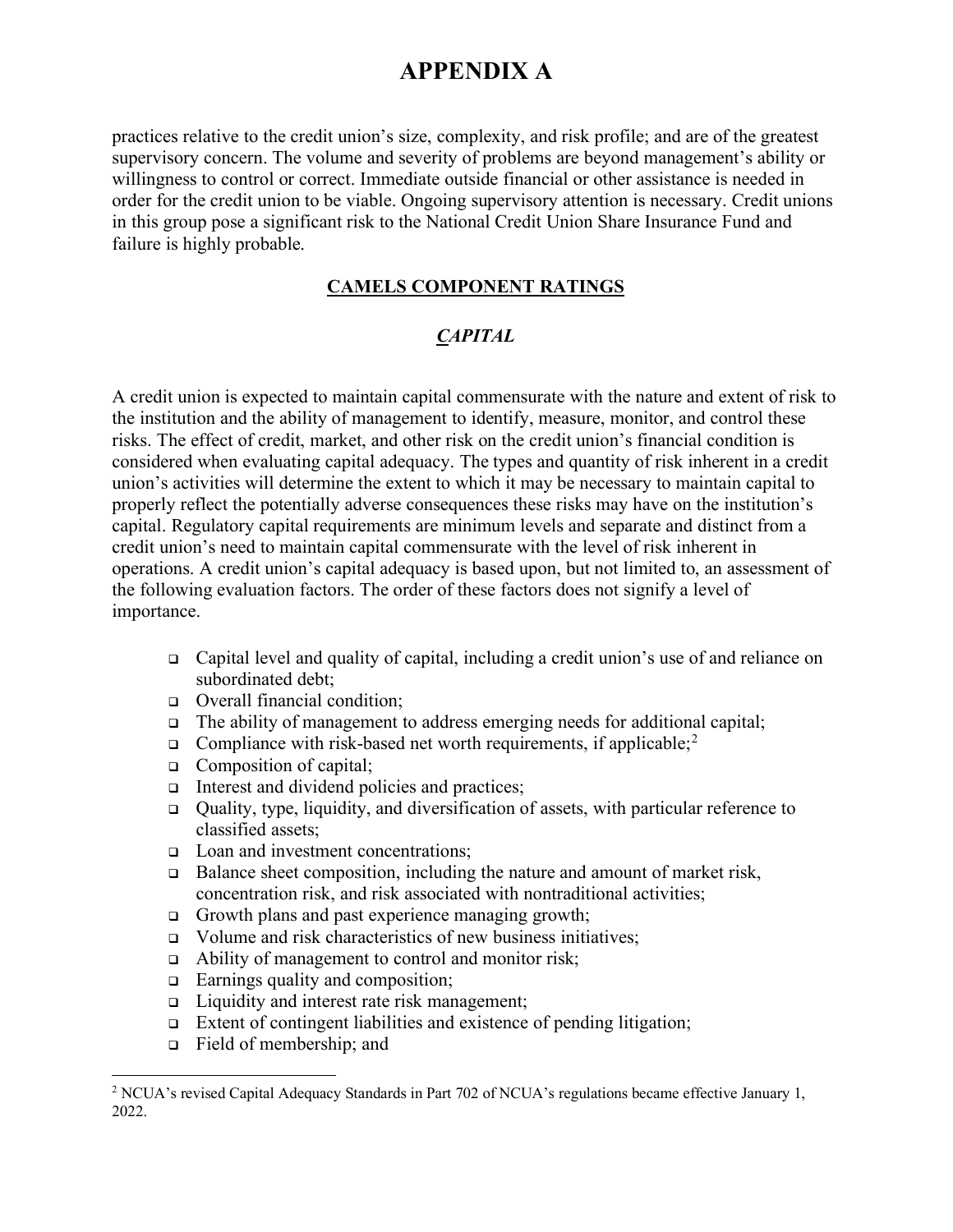□ Economic environment.

#### **RATINGS**

A capital adequacy rating of 1 indicates sound capital relative to the credit union's current and prospective risk profile.

A rating of 2 indicates satisfactory capital relative to the credit union's current and prospective risk profile.

A capital adequacy rating of 3 reflects less than satisfactory capital that does not fully support the credit union's current and prospective risk profile. The rating indicates a need for improvement.

A capital adequacy rating of 4 indicates deficient capital. In light of the credit union's current and prospective risk profile, viability of the credit union may be threatened. Financial support from outsiders may be required.

A rating of 5 indicates critically deficient capital in light of the credit union's current and prospective risk profile such that the credit union's viability is threatened. Immediate assistance from external sources or financial support is required.

### *ASSET QUALITY*

The asset quality rating reflects the quantity of existing and potential credit risk associated with the loan and investment portfolios, other real estate owned (OREO), and other assets, as well as off-balance sheet transactions. The ability of management to identify, measure, monitor, and control credit risk is also reflected here. The evaluation of asset quality should consider the adequacy of the allowance for loan and lease losses and weigh the exposure to counterparty issuer or borrower default under actual or implied contractual agreements. All other risks that may affect the value or marketability of a credit union's assets, including but not limited to the seven risk categories, should be considered.

A credit union's asset quality is based upon, but not limited to, an assessment of the following evaluation factors. The order of these factors does not signify a level of importance.

- $\Box$  The quality of loan underwriting, policies, procedures, and practices;
- The internal controls and due diligence procedures in place to review new loan programs, high concentrations, and changes in underwriting procedures and practices of existing programs;
- $\Box$  The level, distribution, and severity of classified assets;
- The adequacy of the allowance for loan and lease losses and other asset valuation reserves;
- $\Box$  The level and composition of nonaccrual and restructured assets;
- $\Box$  The ability of management to properly administer its assets, including the timely identification and collection of problem assets;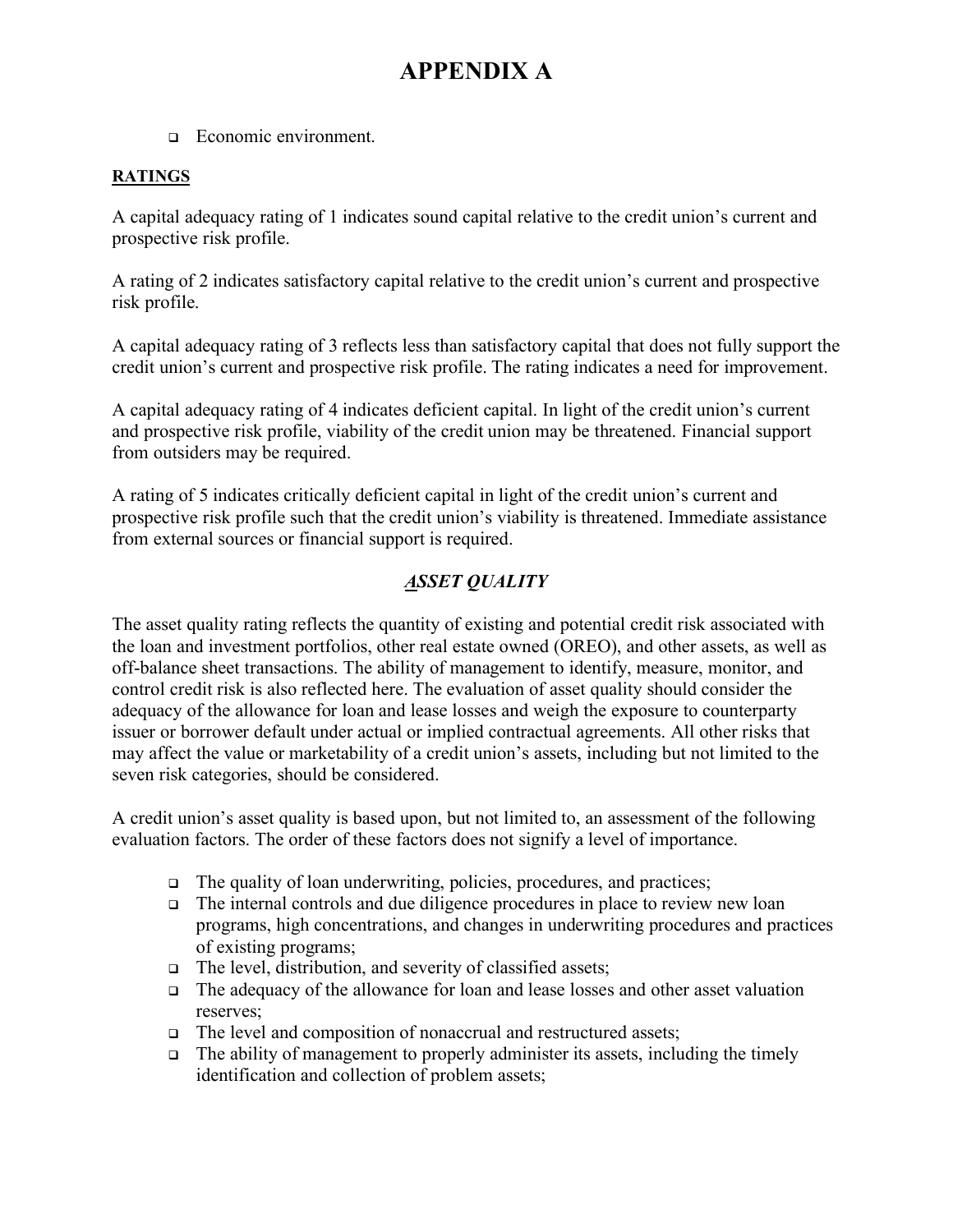- The existence of significant growth trends indicating erosion or improvement in asset quality;
- $\Box$  The existence of loan concentrations that present undue risk to the credit union;
- $\Box$  The appropriateness of investment policies and practices;
- The investment risk factors when compared to capital and earnings structure; and
- $\Box$  The effect of fair (market) value of investments compared to book value of investments.

### **RATINGS**

A rating of 1 indicates sound asset quality and credit administration practices. Identified weaknesses are minor in nature and risk exposure is modest in relation to capital adequacy and management's abilities. Asset quality is of minimal supervisory concern.

A rating of 2 indicates satisfactory asset quality and credit administration practices. The level and severity of classifications and other weaknesses warrant a limited level of supervisory attention. Risk exposure is commensurate with capital adequacy and management's abilities.

A rating of 3 is assigned when asset quality or credit administration practices are less than satisfactory. Trends may be stable or indicate deterioration in asset quality or an increase in risk exposure. The level and severity of classified assets, other weaknesses, and risk require an elevated level of supervisory concern. There is generally a need to improve credit administration and risk management practices.

A rating of 4 is assigned to credit unions with deficient asset quality or credit administration practices. The levels of risk and problem assets are significant, inadequately controlled, and subject the credit union to potential losses that, if left unchecked, may threaten the credit union's viability.

A rating of 5 represents critically deficient asset quality or credit administration practices that present an imminent threat to the credit union's viability.

### *MANAGEMENT*

The capabilities of the board of directors and management, in their respective roles, to identify, measure, monitor, and control the risks of a credit union's activities and to ensure a credit union's safe, sound, and efficient operation in compliance with applicable laws and regulations is reflected in this rating. Generally, directors need not be actively involved in day-to-day operations; however, they provide clear guidance establishing acceptable risk exposure levels through appropriate policies, procedures, and practices. Senior management is responsible for developing and implementing policies, procedures, and practices that translate the board's goals, objectives, and risk limits into prudent operating standards.

Management practices need to address the seven risk categories and other risks commensurate with the nature and scope of a credit union's activities. Sound management practices are demonstrated by active oversight by the board of directors and management; competent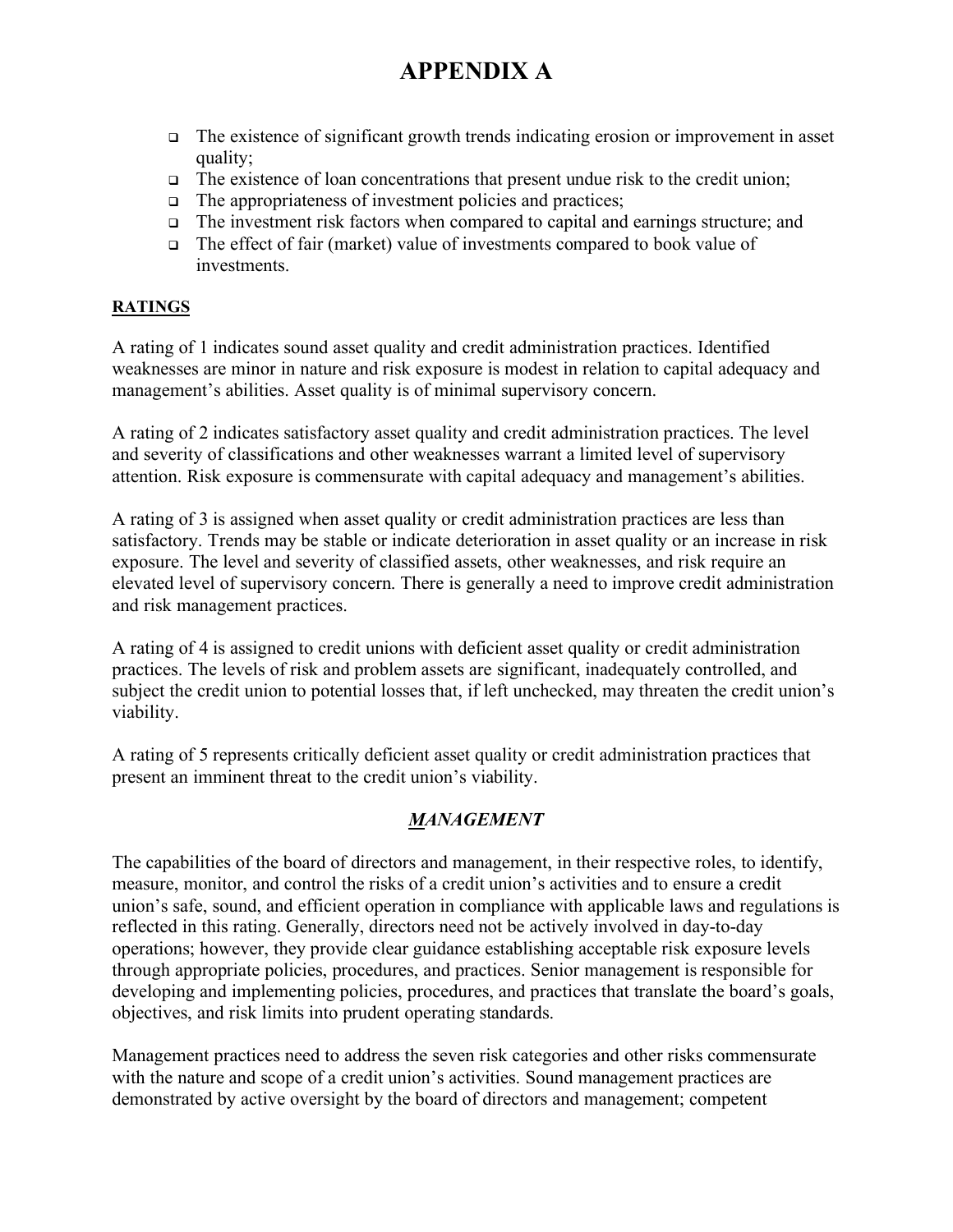personnel; adequate policies, processes, and controls taking into consideration the size and sophistication of the credit union; maintenance of an appropriate audit program and internal control environment; and effective risk monitoring and management information systems. This rating should reflect the board's and management's ability as it applies to all aspects of the credit union's operations as well as other financial service activities in which the credit union is involved.

The ability of management to respond to changing business conditions, or the initiation of new activities or products, is an important factor in evaluating a credit union's overall risk profile and the level of supervisory attention warranted. For this reason, the management component is given special consideration when assigning the composite rating. The capability and performance of management and the board of directors is also rated based upon, but not limited to, an assessment of the following evaluation factors:

### **CORPORATE GOVERNANCE**

The board of directors and management have a fiduciary responsibility to the members to maintain very high standards of professional conduct including, but not limited to:

- 1. Appropriateness of compensation policies. Management compensation policies should be supported. The board needs to ensure performance standards are in place for senior management and an effective formal evaluation process is used and documented.
- 2. Avoidance of conflict of interest. Appropriate policies and procedures for avoidance of conflicts of interest and management of potential conflicts of interest should be in place.
- 3. Professional ethics and behavior. The board of directors and management should not use the credit union for unauthorized or inappropriate personal gain. Credit union property should not be used for anything other than authorized activities. Management should act ethically and impartially in carrying out appropriate credit union policies and procedures.

#### **STRATEGIC PLANNING**

Strategic planning involves a systematic process to develop a long-term vision for the credit union. The strategic plan incorporates all areas of a credit union's operations and sets broad goals enabling credit union management to make sound decisions. The strategic plan should identify risks and threats to the organization and outline methods to address them.

As part of the strategic planning process, credit unions should develop a business plan for the next one or two years. The board of directors should review and approve the business plan, including a budget, in the context of its consistency with the credit union's strategic plan. The business plan is evaluated against the strategic plan to determine if the two are consistent.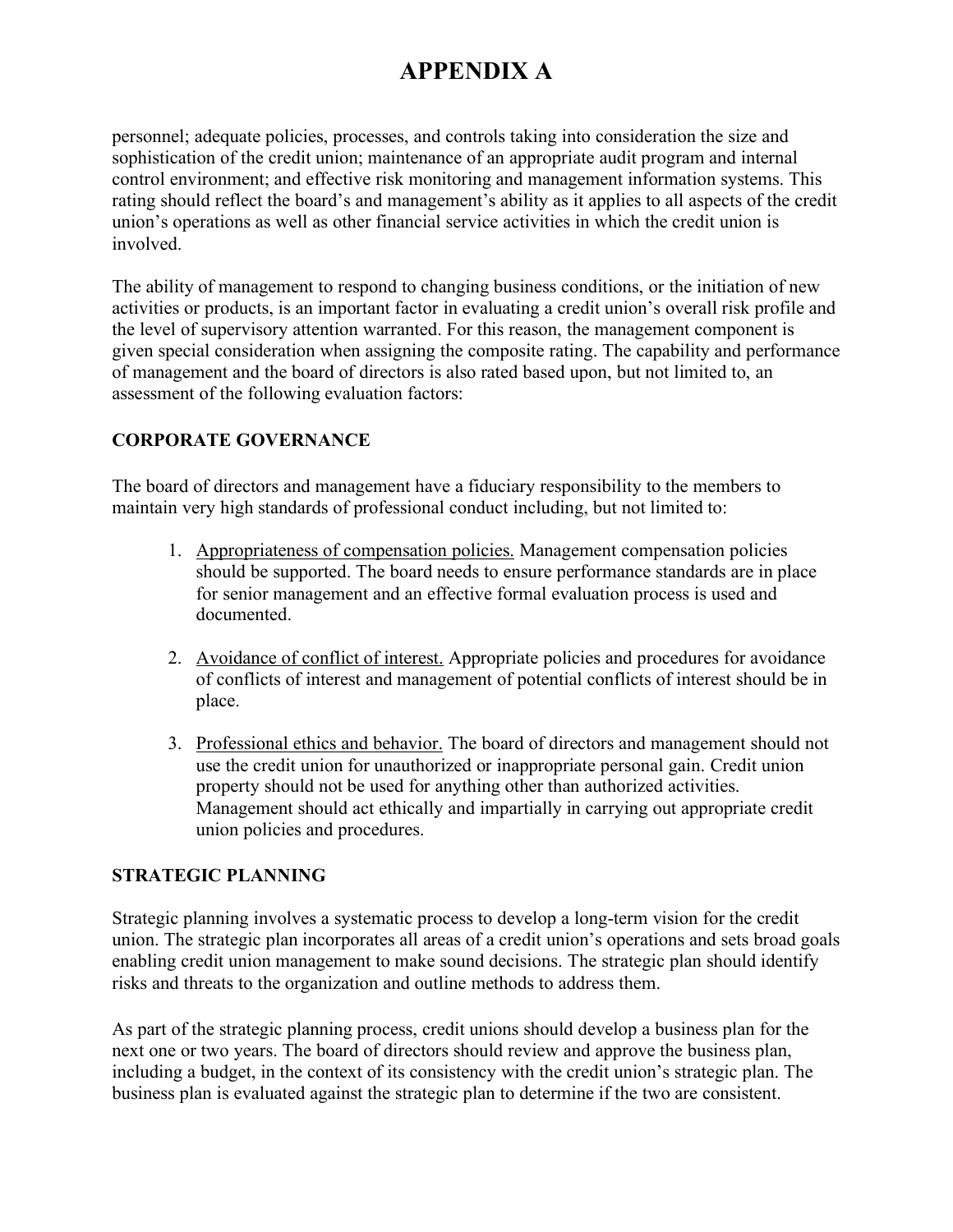Examiners also assess how the plan is put into effect. The plans should be unique to, and reflective of, the individual credit union.

Information systems and technology (IS&T) should be included as an integral part of the credit union's strategic plan. Examiners assess the credit union's risk analysis, policies, and oversight of this area based on the size and complexity of the credit union and the type and volume of ecommerce systems and services offered. [3](#page-6-0) Examiners consider the criticality of e-commerce systems and services in their assessment of the overall IS&T plan.

### **INTERNAL CONTROLS**

Internal controls play a crucial role in controlling a credit union's risks. Effective internal controls provide safeguards against system malfunctions, errors in judgment, and fraud. Without proper internal controls, management will not be able to identify and track the credit union's exposure to risk. Controls are also essential to enable management to ensure operating units are acting within the parameters established by the board of directors and senior management.

The following aspects of internal controls deserve special attention:

- 1. Information Systems. It is crucial that effective controls are in place to ensure the integrity, security, and privacy of information contained on the credit union's computer systems.
- 2. Segregation of Duties. The credit union should have adequate segregation of duties in every area of operation. Segregation of duties may be limited by the number of employees in smaller credit unions.
- 3. Audit Program. Audit functions and processes should be commensurate with the credit union's size, sophistication, and risk. The program should be independent, reporting to the supervisory committee without conflict or interference from management. An annual audit plan is necessary to ensure risk areas are examined and the areas of greatest risk receive priority. Reports should be issued to management for comment and action and forwarded to the board of directors with management's response. Follow-up of any unresolved issues is essential and should be covered in subsequent reports.
- 4. Record Keeping. The books of every credit union should be kept in accordance with well-established accounting principles. A credit union's records and accounts should reflect its actual financial condition and accurate results of operations. Records should be current and provide an audit trail. The audit trail should include sufficient documentation to follow a transaction from its inception through to its completion. Subsidiary records should be kept in balance with general ledger control figures.

<span id="page-6-0"></span> $3 \text{ E-commerce services include those services a credit union provides, and a member accesses, via electronic means }$ including, but not limited to: Internet/World Wide Web services, wireless services, home banking (direct dial-in) services, online bill paying services, and account transaction processing services.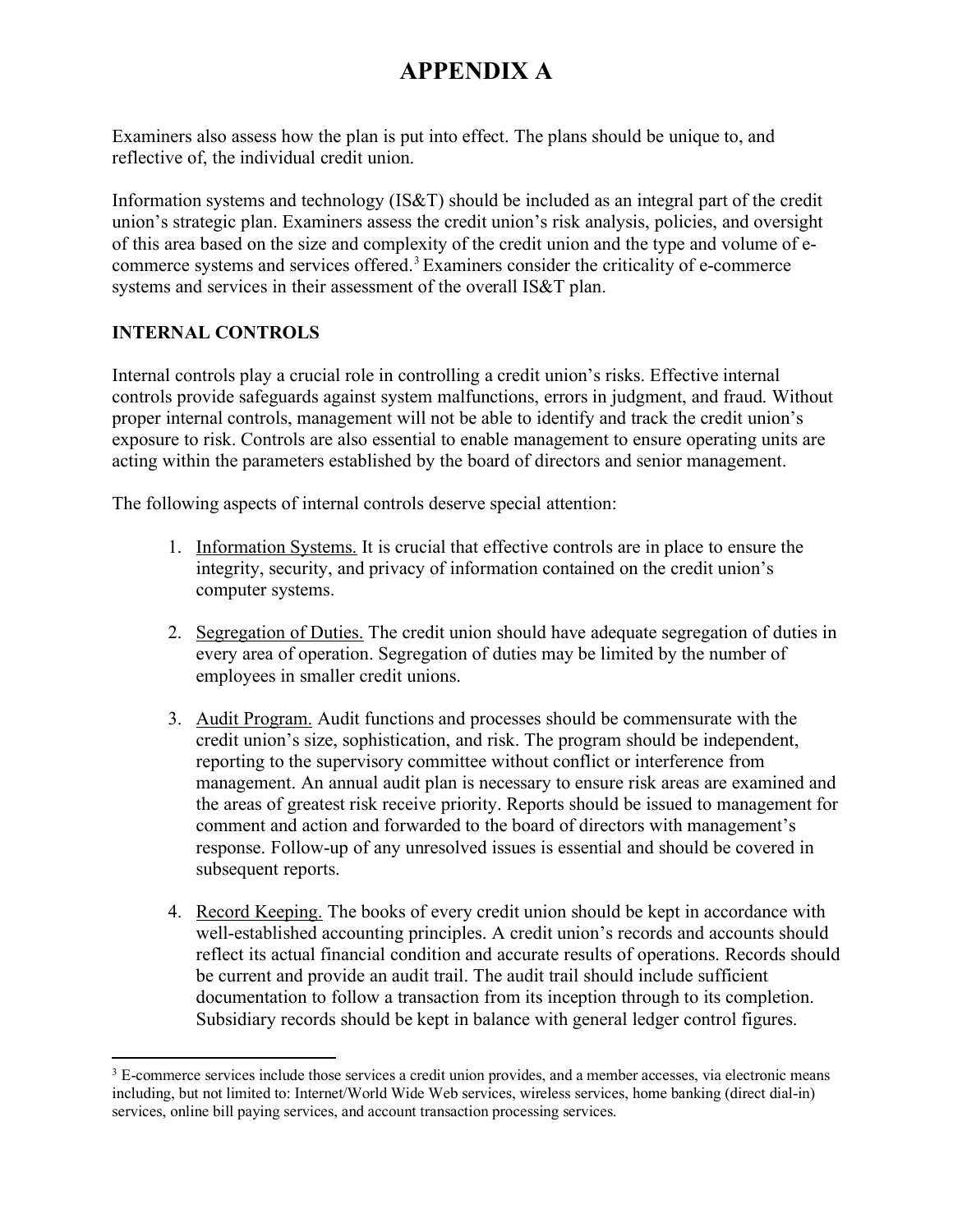- 5. Protection of Physical Assets. A principal method of safeguarding assets is to limit access to authorized personnel. Protection of assets can be accomplished by developing operating policies and procedures for cash control, joint custody (dual control), teller operations, and physical security of the computer.
- 6. Education of Staff. Credit union staff and volunteers should be thoroughly trained in specific daily operations. A training program tailored to meet management needs should be in place and cross-training programs for office staff should be present. Risk is controlled when the credit union is able to maintain continuity of operations and service to members.

### **OTHER MANAGEMENT ISSUES**

Other key factors considered when assessing the management of a credit union follow. The order of these factors does not signify a level of importance.

- Adequacy of the policies and procedures covering each area of the credit union's operations (written, board approved, followed);
- □ Budget performance compared against actual performance;
- $\Box$  Effectiveness of systems that measure and monitor risk;
- $\Box$  Risk-taking practices and methods of control to mitigate concerns;
- Integration of risk management with planning and decision-making;
- Responsiveness to examination and audit suggestions, recommendations, or requirements:
- $\Box$  Compliance with laws and regulations,<sup>[4](#page-7-0)</sup>
- $\Box$  Appropriateness of the products and services offered in relation to the credit union's size and management experience;
- **D** Market penetration:
- □ Rate structure:
- $\Box$  Appropriateness of disaster preparedness planning for continuity of operations; and
- $\Box$  Succession planning for key management positions.

### **RATINGS**

A rating of 1 indicates sound performance by management and the board of directors and sound risk management practices relative to the credit union's size complexity, and risk profile. All significant risks are consistently and effectively identified, measured, monitored, and controlled. Management and the board have demonstrated the ability to promptly and successfully address existing and potential problems and risks.

<span id="page-7-0"></span><sup>4</sup> NCUA's assessment of compliance risk encompasses all the federal consumer financial protection laws and regulations, as well as other relevant laws and regulations that govern the operation of credit unions, such as the Bank Secrecy Act, the Flood Disaster Protection Act, and the SAFE Act. See Supervisory Letter No. 17-01: *Evaluating Compliance Risk-Updated Compliance Risk Indicators.*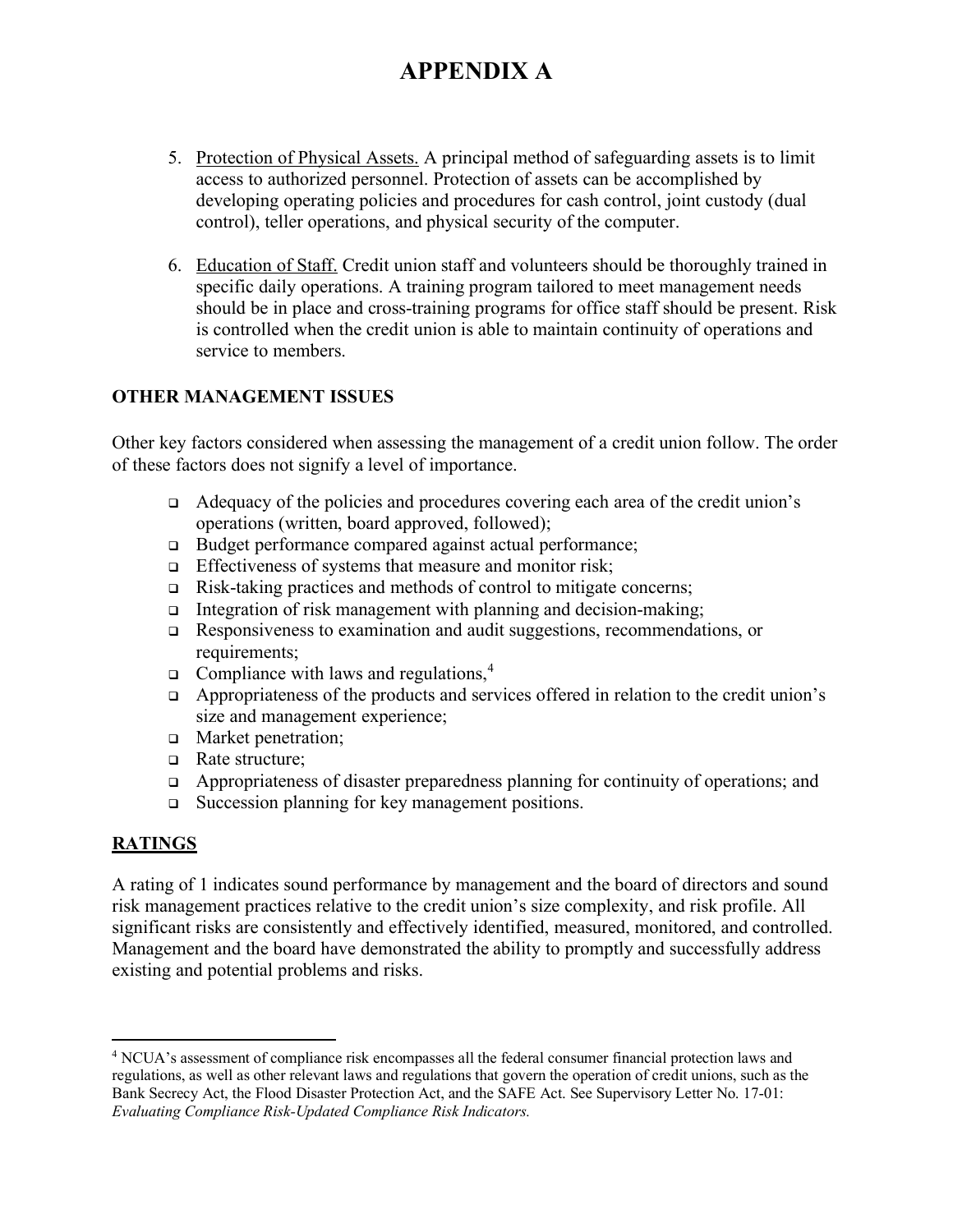A rating of 2 indicates satisfactory management and board practices relative to the credit union's size, complexity, and risk profile. In general, significant risks are effectively identified, measured, monitored, and controlled. Management and the board have demonstrated the ability to promptly and successfully address existing and potential problems and risks. Minor weaknesses may exist but are not material.

A rating of 3 indicates management and board performance that needs improvement or risk management practices that are less than satisfactory given the nature of the credit union's activities. Problems and significant risks may be inadequately identified, measured, monitored, and controlled. The capabilities of management or the board of directors may be insufficient for the type, size, or condition of the institution.

A rating of 4 indicates deficient management and board performance or risk management practices that are inadequate considering the nature of a credit union's activities. The level of problems and risk exposure is excessive. Problems and significant risks are inadequately identified, measured, monitored, or controlled and require immediate action by the board and management to preserve the soundness of the institution. Replacing or strengthening the board may be necessary.

A rating of 5 indicates critically deficient management and board performance or risk management practices. Management and the board of directors have not demonstrated the ability to correct problems and implement appropriate risk management practices. Problems and significant risks are inadequately measured, monitored, or controlled and now threaten the continued viability of the institution. Replacing or strengthening management or the board of directors is necessary.

### *EARNINGS*

This rating reflects the adequacy of current and future earnings to fund capital commensurate with the credit union's current and prospective financial and operational risk exposure, potential changes in economic climate, and strategic plans. Earnings can be affected by excessive or inadequately managed credit risk that may result in loan losses and require additions to the allowance for loan and lease losses, or by market risk that may unduly expose a credit union's earnings to volatility in interest rates. The quality of earnings may also be diminished by undue reliance on extraordinary gains or nonrecurring events. Future earnings may be adversely affected by an inability to forecast or control funding and operating expenses, improperly executed or ill-advised business strategies, or poorly managed or uncontrolled exposure to other risks.

The rating of a credit union's earnings is based upon, but not limited to, an assessment of the following evaluation factors. The order of these factors does not signify a level of importance.

- □ Ouality and sources of earnings;
- Ability to fund capital commensurate with current and prospective risk through retained earnings;
- Adequacy of valuation allowances;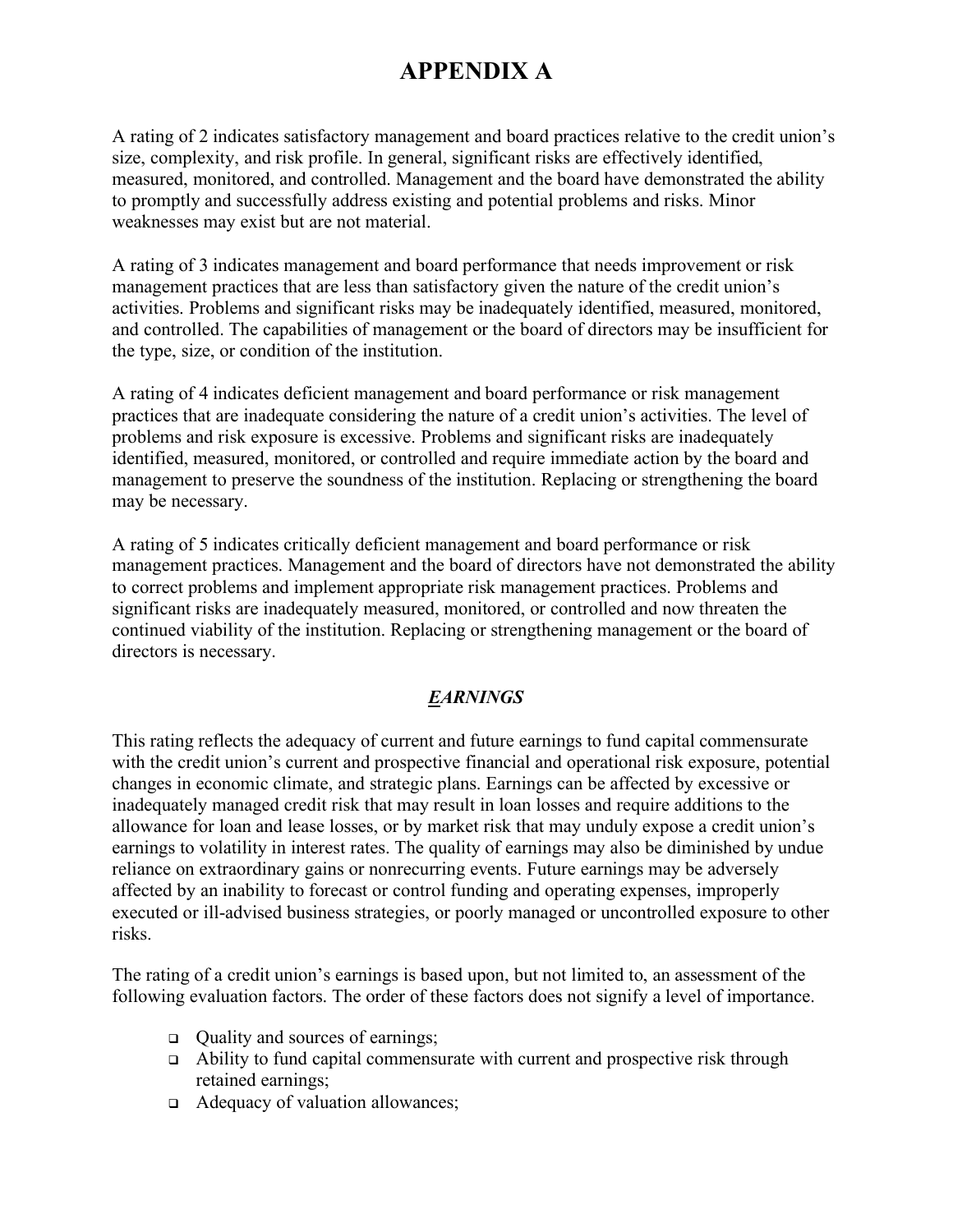- Adequacy of budgeting systems, forecasting processes, and management information systems, in general;
- Future earnings adequacy under a variety of economic conditions;
- $\Box$  Ouality and composition of assets;
- $\Box$  Earnings exposure to market risk including interest rate risk; and
- $\Box$  Material factors affecting the credit union's income producing ability, such as fixed assets and other non-earning assets.

#### **RATINGS**

A rating of 1 indicates earnings that are sound. Adequate capital and allowance levels already exist after consideration is given to asset quality, growth, and risk factors.

A rating of 2 indicates earnings that are satisfactory. Earnings are sufficient to reach adequate capital and allowance levels after consideration is given to asset quality, growth, and risk factors.

A rating of 3 indicates earnings that need to be improved. Earnings may not fully support current and future capital and allowance funding commensurate with the credit union's overall condition, growth, and risk factors.

A rating of 4 indicates earnings that are deficient. Earnings are insufficient to support current and future capital and allowance funding commensurate with the credit union's overall condition, growth, and risk factors.

A rating of 5 indicates earnings that are critically deficient and represent a distinct threat to the credit union's viability. Earnings do not support current and future capital and allowance funding commensurate with the credit overall condition, growth, and risk factors.

### *LIQUIDITY*

In evaluating the adequacy of a credit union's liquidity profile, examiners consider the current and prospective sources of liquidity compared to funding needs and the adequacy of liquidity risk management relative to a credit union's size, complexity, and risk profile. A credit union's liquidity risk management practices should ensure the credit union maintains sufficient liquidity to timely meet its financial obligations and member share and loan demands. These practices should reflect the credit union's ability to manage unplanned changes in funding sources, respond to changes in market conditions affecting its ability to quickly liquidate assets with minimal loss, ensure liquidity is maintained at a reasonable cost, and limit reliance on funding sources that may be unavailable in times of financial stress or adverse changes in market conditions.

A credit union's liquidity risk management practices should also be commensurate with the complexity of the balance sheet and its capital adequacy. This includes evaluating the reporting mechanisms in place to monitor and control risk, management's response when risk exposure approaches or exceeds the credit union's risk limits, and the prescribed corrective action taken when necessary.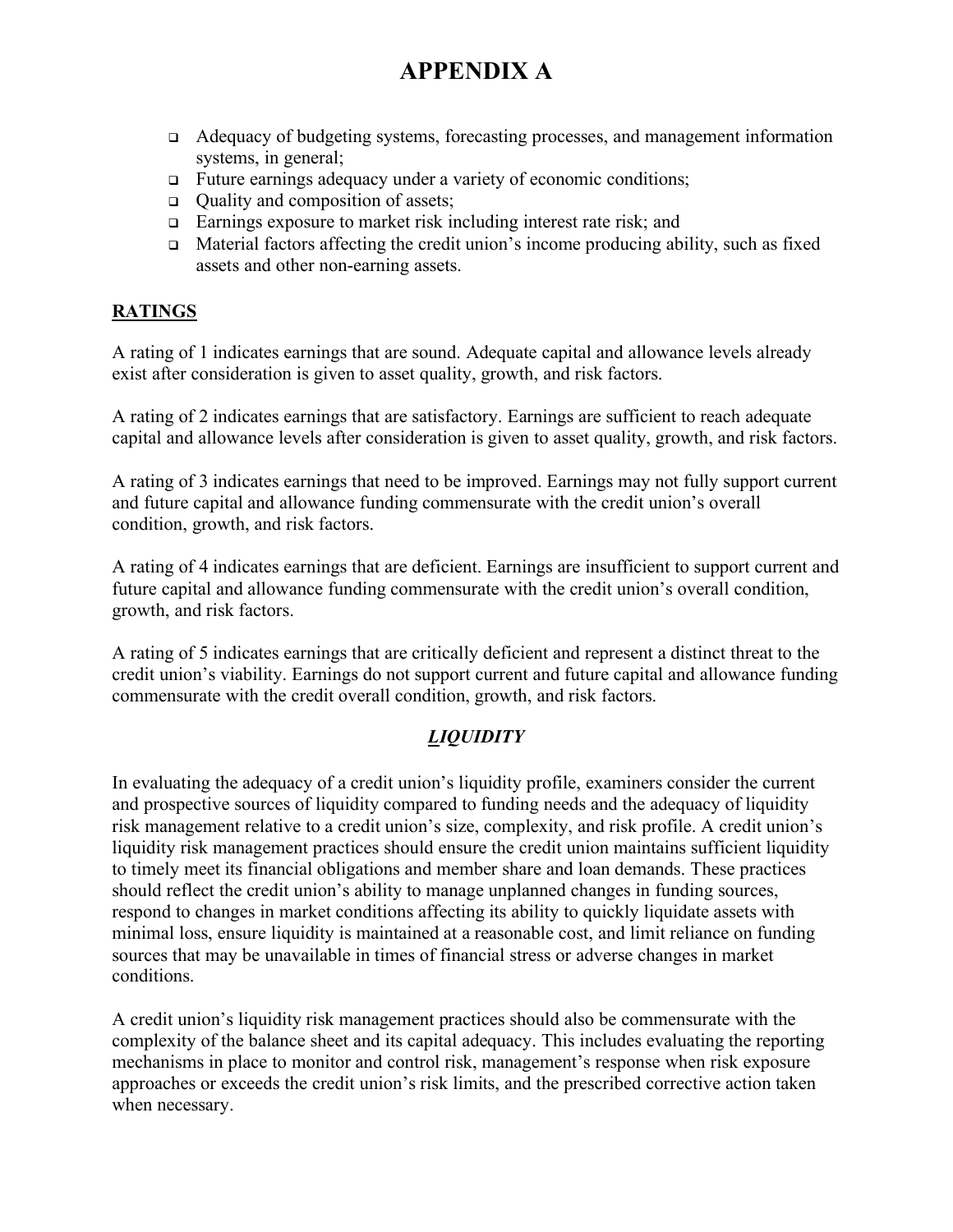Liquidity ratings are based on, but not limited to, the following evaluation factors:

- The adequacy of liquidity sources compared to present and future needs and the ability of the credit union to meet liquidity needs without adversely affecting its operations or condition;
- $\Box$  The availability of assets readily convertible to cash without undue loss;
- $\Box$  Access to sources of funding:
- The level of diversification of funding sources, both on- and off-balance sheet;
- The degree of reliance on short-term, volatile sources of funds to fund longer term assets;
- $\Box$  The trend and stability of deposits; and
- The capability of management to properly identify, measure, monitor, and control the credit union's liquidity position, including the effectiveness of funds management strategies, liquidity policies, management information systems, and contingency funding plans.

### **RATINGS**

A rating of 1 indicates strong liquidity levels and well-developed funds management policies and practices. The credit union has reliable access to sufficient sources of funds on favorable terms to meet present and anticipated liquidity needs.

A rating of 2 indicates satisfactory liquidity levels and adequate funds management policies and practices. The credit union has access to sufficient sources of funds on acceptable terms to meet present and anticipated liquidity needs.

A rating of 3 indicates low liquidity levels. The funds management policies and practices are not fully commensurate with its size and complexity or the liquidity risks it has taken. The credit union may lack ready access to funds on reasonable terms.

A rating of 4 indicates inadequate liquidity levels. The funds management policies and practices are inadequate given its size and complexity or the liquidity risks it has taken. The credit union is likely not able to obtain sufficient funds on reasonable terms to meet liquidity needs.

A rating of 5 indicates liquidity levels are so deficient there is an imminent threat to the credit union's viability. The credit union requires extraordinary external financial assistance to meet maturing obligations or other liquidity needs.

### *SENSITIVITY TO MARKET RISK*

The Sensitivity to Market Risk rating reflects the exposure of a credit union's current and prospective earnings and economic capital arising from changes in market prices and interest rates. Effective risk management programs include comprehensive interest rate risk policies,